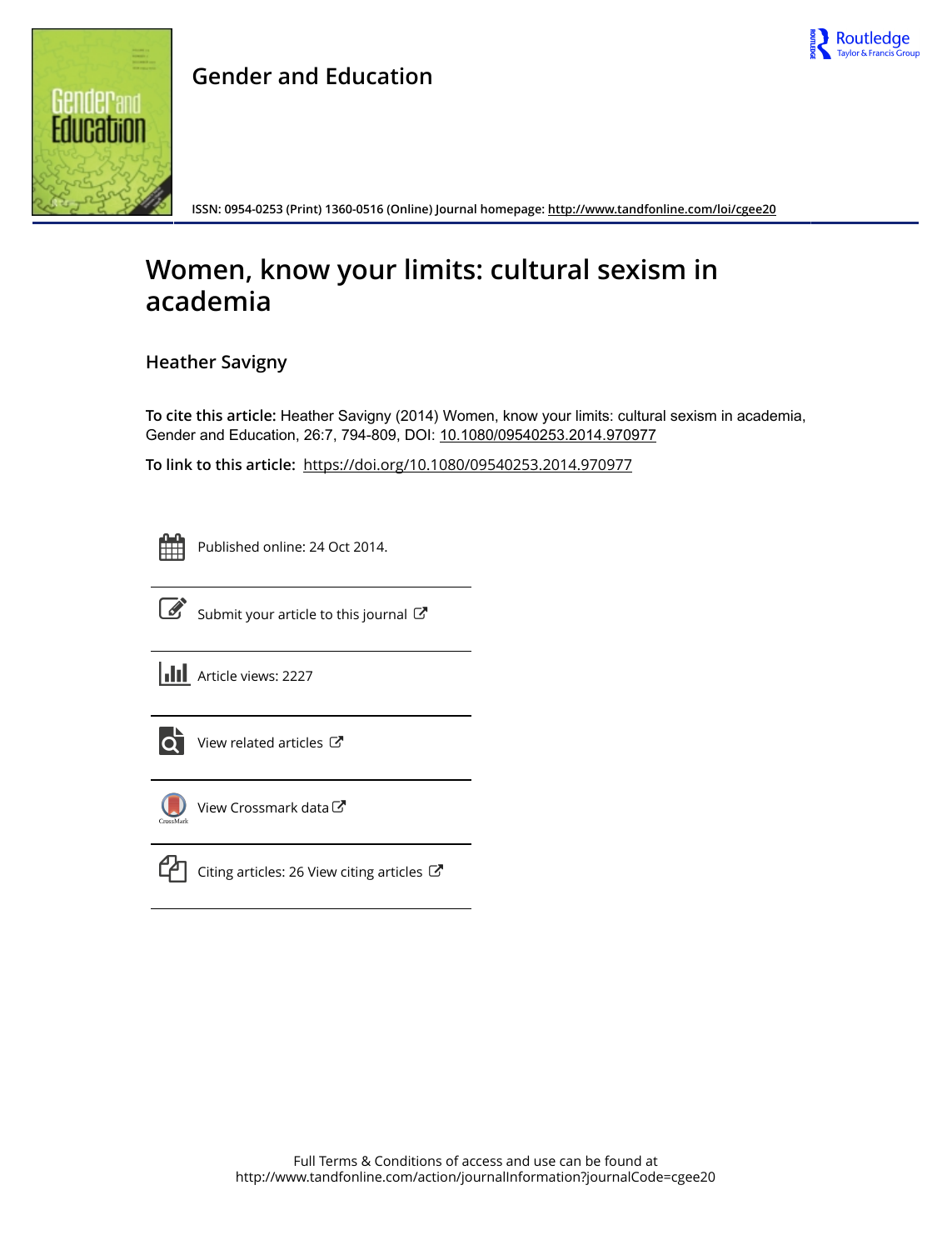# Women, know your limits: cultural sexism in academia

Heather Savigny\*

The Media School, Bournemouth University, Weymouth House, Poole, Dorset BH12 5BB, UK

(Received 9 July 2013; accepted 25 September 2014)

Despite the considerable advances of the feminist movement across Western societies, in Universities women are less likely to be promoted, or paid as much as their male colleagues, or even get jobs in the first place. One way in which we can start to reflect on why this might be the case is through hearing the experiences of women academics themselves. Using feminist methodology, this article attempts to unpack and explore just some examples of 'cultural sexism' which characterises the working lives of many women in British academia. This article uses qualitative methods to describe and make sense of some of those experiences. In so doing, the argument is made that the activity of academia is profoundly gendered and this explicit acknowledgement may contribute to our understanding of the under-representation of women in senior positions.

Keywords: feminism; women; academia; cultural sexism

Jocelyn Bell Burnell was made a Dame in 2007. In 2008, she became the first ever female President of Institute of Physics. She is an astronomer and as a 24-year-old Ph.D. student her discovery led to her being awarded the Nobel Prize; this was awarded to her jointly, along with her male supervisor. Many commentators pointed to the unfairness of this prize being shared by said male supervisor. As Al-Khalili notes [\(2011](#page-14-0)), some feel so strongly about this they have re-named this the 'No-Bell' prize. As an undergraduate in the male-dominated world of science in the 1960s, she described how she was jeered, wolf-whistled and subjected to feet stamping as she entered the lecture theatre, but would not we hope that we have moved forward sufficiently that this kind of experience is a thing of the past? This article argues that a lack of open discussion of this issue may in fact compound women's under-representation at more senior levels in academia. I would suggest that by restoring women's voices to the debate, we can render visible and therefore engage with and make sense of the obstacles that are in place for female academics. As such, the focus of this article is on the way in which women are marginalised through what I term 'cultural sexism'; rendering this explicit provides a mechanism through which this sexism may be challenged.

Dale Spender argues that historically women's contributions to literature and knowledge more widely have been commonly denied (Spender [1982](#page-16-0)). We might like (or hope) to think of that kind of cultural practice as anachronistic. Indeed, two of

<sup>\*</sup>Email: [hsavigny@bournemouth.ac.uk](mailto:hsavigny@bournemouth.ac.uk)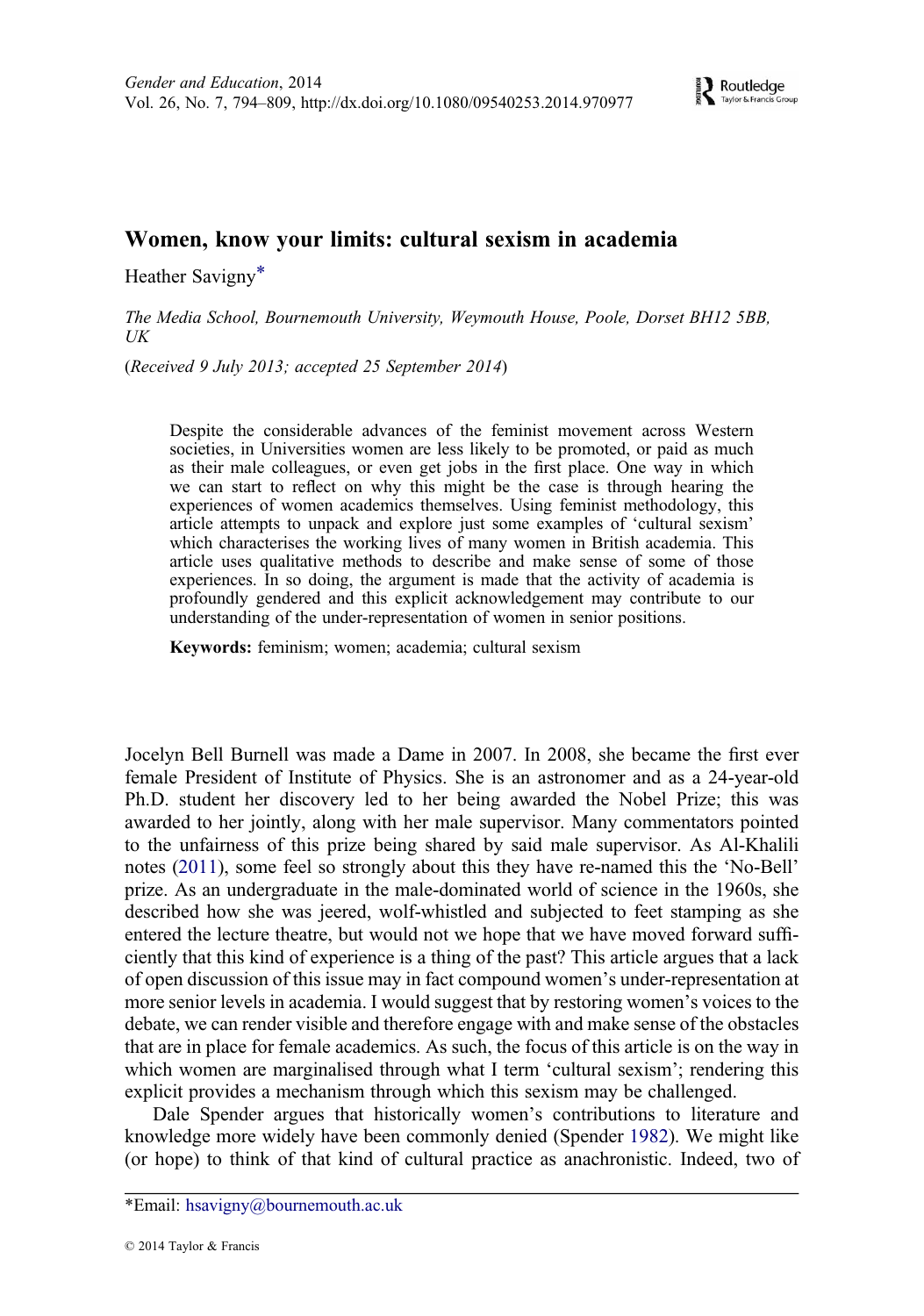the leading scientific journals Science and Nature have in the last two years carried articles which headline 'overt sexism is no longer the norm' (Dickey Zakaib [2011](#page-14-0)) and that there are 'equal prospects for both sexes in science' (Gilbert [2012](#page-15-0)), the latter based on a quantitative study of women in American science. (Although how findings about science as a profession in the USA can be generalised to claims about science as a profession globally is an unquestioned assumption made by Gilbert.) In the UK, the story has been very different: the British Medical Association, for example, has shown that the achievements of women have to be greater than those of their male counterparts to achieve the same professorial status ([2006](#page-14-0)). A more recent edition of *Nature* (without reflection on earlier issues) concurs that the gender gap in science needs to be tackled and details how women in science continue to face discrimination, unequal pay and disparities in funding (Shen [2013\)](#page-16-0). At the same time, academic research also highlights the ways in which sex discrimination is no stranger to UK academia (Acker [1990](#page-14-0), [2006](#page-14-0); Benschop and Brouns [2003;](#page-14-0) Knights and Richards [2003;](#page-15-0) van den Brink and Benschop [2012\)](#page-14-0).

This article is driven by the question: despite years of advancement in feminism in theory and in practice, why are women still under-represented at senior levels in British Universities? Analytically and ontologically, how do cultural norms and practices feature in women's structural disadvantage? While there are clearly numerous layers of complexity within these questions, my focus is on the cultural norms which shape the way in which women experience and are positioned within the structures of the academy. It is argued elsewhere that women may be structurally disadvantaged by organisational University structures (cf. Bird [2011\)](#page-14-0) and their positioning in organisational male-dominated cultures which reinforce hegemonic masculinities (Pacholok [2009\)](#page-15-0). I present an argument that claims originality through rendering these institutional power structures visible in the UK, through the expression of women's own experiences. I begin with an overview of the positioning of women across the academy, a current 'state of play'. Since my argument rests on cultural understandings of institutional structures, there is a brief discussion of the term 'cultural sexism' as deployed throughout the article. I then move forward to locate the work in a feminist methodology to give an overview of the two methods, oral histories and readers' theatre, which I adopted to collect and analyse the data. I use the accounts given by the women that I spoke with to provide a sense of the experiences that some female academics have. This manifested itself in what I term 'cultural sexism' and it is this, I argue, that is a significant, invisible, normalising barrier to women's progression within the academy. Rendering this cultural sexism visible also reminds us that the status quo can be challenged, as has been done before us. Although as the statistics and experiences below suggest – there is still work to do.

# Current 'state of play' in British academia

In Europe, only 18% of full professors are women (Vernos [2013](#page-16-0)). In Britain in 2012 across HE, only 14.2% of Vice Chancellors were women (Counting Women in [2012\)](#page-14-0). In [2012](#page-15-0), the UK Higher Education Statistics Agency reported that out of 18,465 professors only 20.5% (3790) were women. This is only a marginal increase from 2010, when the Equality Challenge Unit ([2010\)](#page-15-0) reported that across British academia while 56.6% of academic staff were men, 81% of professors are male (85.5% in STEM subjects) and only 10 female professors were from black and minority ethnic groups. At this rate of increase (0.75% per year), it will take 119 years for women to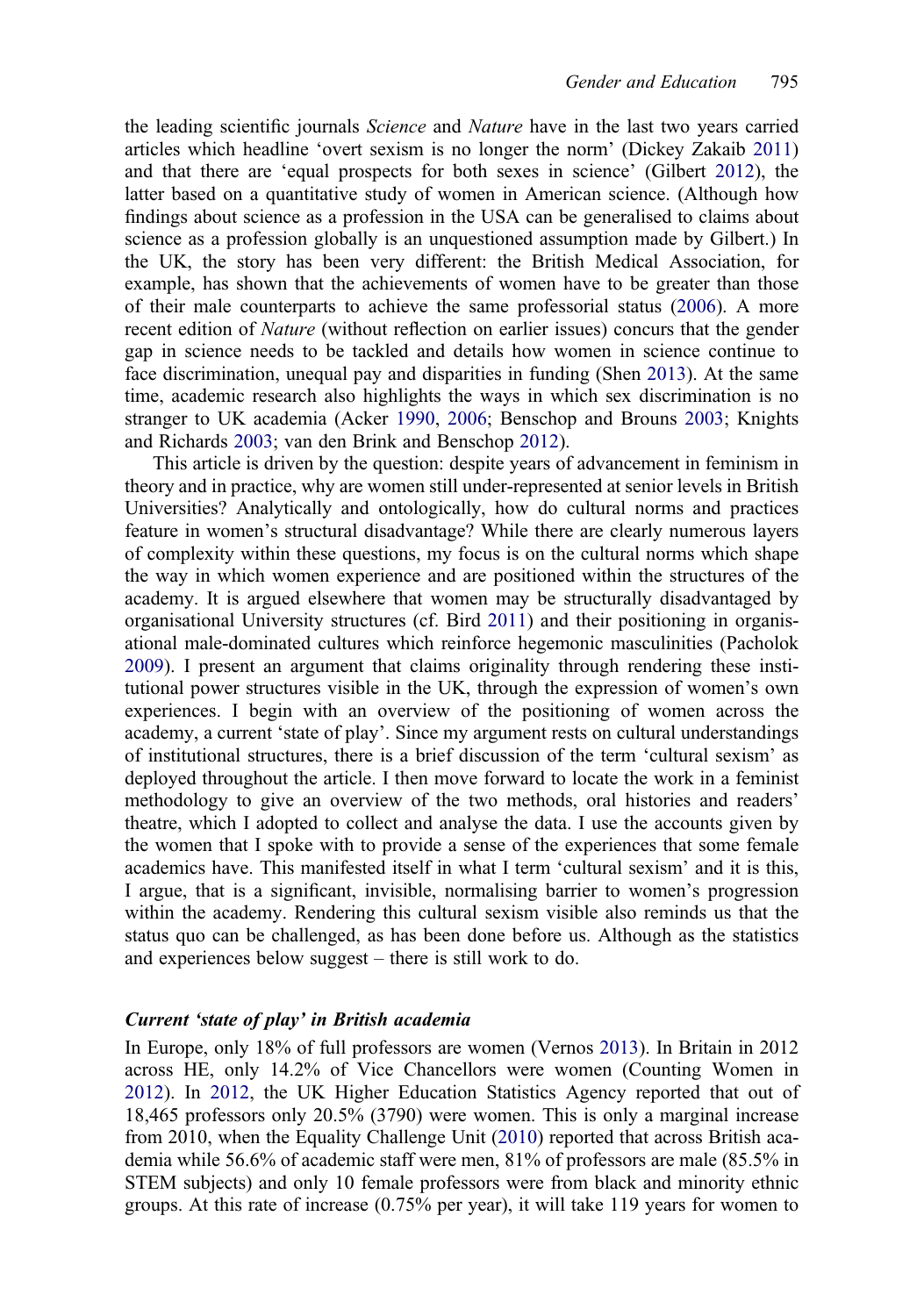achieve equal numbers in the professoriate (and that is assuming the total number of professors stays the same!). The pay gap between men and women in British academia is 13.5%, despite over 40 years of the Equal Pay Act. Research and reports exist more widely on the status and experiences of women in universities across the world (see, e.g. Martinez et al. [2007;](#page-15-0) Al-Ali et al. [2012](#page-14-0)), in the USA (Bannerji et al. [1991\)](#page-14-0) and the UK (McAuley [1987](#page-15-0); Brooks [1997\)](#page-14-0) and in European research contexts (Linkova and Cervinkova [2011](#page-15-0)) as well as the ways in which the construction of academic knowledge is gendered (Benschop and Brouns [2003;](#page-14-0) more widely see Wacjman [1991\)](#page-16-0). As Bird observes despite much research 'complex systemic barriers to women's opportunities and advancement in Universities remain' [\(2011](#page-14-0), 203). Existing literature has focused on women themselves, as disadvantaged in research and managerial careers (Park [1996](#page-15-0); Raddon [2002](#page-16-0); Priola [2007;](#page-16-0) van den Brink and Stobbe [2009;](#page-14-0) Parsons and Priola [2013](#page-16-0)). Academic work has used feminist theory to advance the understanding of the role of women in leadership (Blackman and Sachs [2007\)](#page-14-0). The contemporary under-representation of women in senior positions still reinforces the masculine 'norm'; female academics may still be positioned as the 'other' located in the 'ivory basement' (Eveline and Booth [2004](#page-15-0)). For Knights and Richards [\(2003](#page-15-0)), masculinised discourses are at the root of sex discrimination within the academy. Pacholok [\(2009](#page-15-0)) points to the importance of occupational cultures reinforcing hegemonic masculinities. van den Brink and Stobbe ([2009\)](#page-14-0) term the ways in which gender is 'done' in academia the 'paradox of visibility': women are perceived to be less employable, despite their over representation, and higher achievements at undergraduate and graduate level. Gendered structures matter (van den Brink and Benschop [2012\)](#page-14-0); as Bird [\(2011](#page-14-0)) argues institutional structures erect systemic barriers which disproportionately disadvantage women.

The empirical data within this article are focused around women who have spoken about the ways in which these barriers manifest themselves through their own experiences of sexism in British academia. This reminds us that despite the advances of feminism as a movement and academic literature, women's experiences in academia are still profoundly gendered. The contention is that recognition and discussion of this issue may in turn provide insights into the cultural norms which exist within and constitute institutional, University organisational structures, thereby providing the basis for change.

# Cultural sexism

Clearly one way to explore women's under-representation at senior levels would be to describe and detail the legislative and institutional structures within which academia is practised. However, the focus of this article is upon the cultural practices, norms and values which through their expression frame women's experiences within the academy. Sociological theory draws our attention to the interaction of individuals with their structural contexts and the way in which culture shapes this interaction (cf. Archer [1996\)](#page-14-0). This cultural shaping of experience in turn, it is argued here, provides a context which does not render it impossible for women to be as visible as their male colleagues, or as well remunerated or promoted, but it does make it more difficult. The under-representation of women and their status in the academy has a history (Acker [1990,](#page-14-0) [2006](#page-14-0)) and the gendering of women's experiences as academics still has deleterious effects according to the statistics at the start of this article. Understanding and making sense of women's roles and positions in institutions point to gender as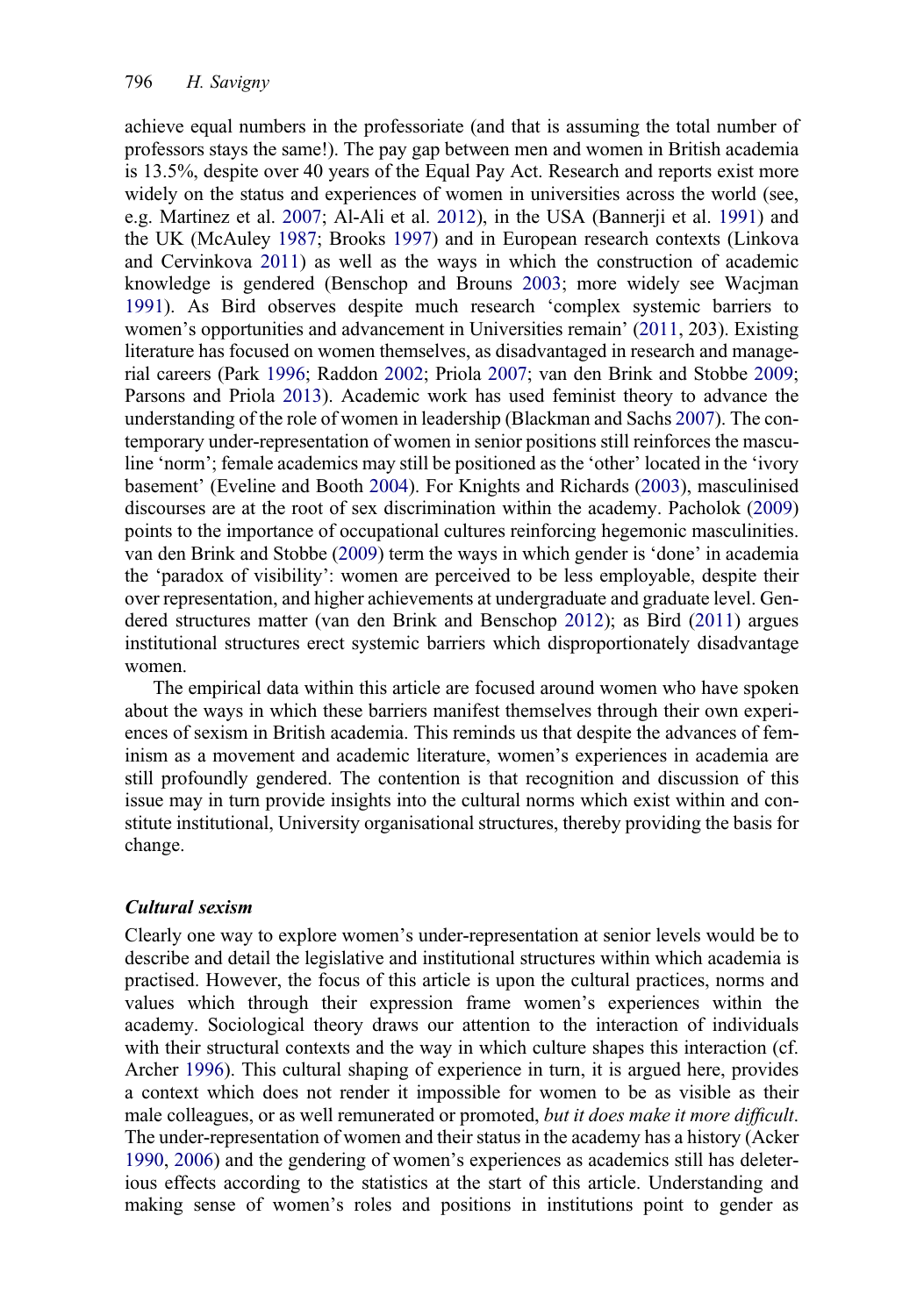central to organisational practice (Acker [1990;](#page-14-0) Gerhardi [1994;](#page-15-0) van den Brink and Benschop [2012](#page-14-0)). The way in which gender is 'done' (West and Zimmerman, [1987](#page-16-0)) negotiated, contested, renegotiated and re-enacted in organisations through local and collective practices (West and Zimmerman [1987](#page-16-0); Acker [2006;](#page-14-0) Connell [2009](#page-14-0)) forms the conceptual basis of this article. If we want to understand how organisations (for the purposes of this article, British Universities) work we need to 'take women seriously' and explore the cultures within which their experiences are situated (cf. Enloe [2013\)](#page-15-0).

The empirical data I collected came from women across British academia, from natural and non-natural sciences, arts and humanities. In short, there were a set of non-discipline-specific common experiences of women across the academy. I term these experiences 'cultural sexism'. Bates' ([2012](#page-14-0)) popular website [\(www.](http://www.everydaysexism.com) [everydaysexism.com](http://www.everydaysexism.com)) provides a space where women can provide examples of 'everyday sexism' as experienced on a daily basis. From here I draw the notion that sexism is something that has become 'normalised' rendered ordinary through its regular expression. This recognition is combined with the recognition of the existence of a culturally 'chilly climate' for women in academia. This phrase was first used by Hall and Sandler [\(1982](#page-15-0)) highlighting the way in which seemingly inconsequential practices can become cumulative, failing to recognise women's contribution, devaluing their contribution, resulting in loss of confidence and marginalisation. This then provides a context and culture where women are marginalised: the 'chilly climate' (for discussion of contested nature of this phrase see Prentice [2000\)](#page-16-0). At an analytical level, the phrase 'cultural sexism' combines the notion that sexism is an everyday, *ordinary*, occurrence, which takes place within masculinised hegemonic structures which interact with and create cultural norms and values (which have an iterative, interactive and reconstitutive relationship with said structures). At an ontological level, it gives expression to the cumulative 'drip drip' effects which impact on women, as gender is culturally and structurally 'done' to them. Positioned in this way, women may be disempowered or marginalised. However, as will be noted below, within this positioning the roots of women's agency and autonomy are also contained. Rendering dominant power structures visible provides the basis for reclamation of agency and autonomy. In what follows this reclamation takes place through the expression of women's experiences of these cultural norms as a mechanism to challenge and disrupt dominant power structures within academia.

#### Methodology and Epistemology

While writing this paper, I have on a number of occasions been asked 'why anyone would really be interested in listening to a load of middle class women whinging'. [Cultural sexism in situ?] I would pose the question: why should female academics be subject to the levels of sexism that are apparent within the profession? Is this perhaps one reason why women are less likely to continue on through the profession? This also raises broader questions about the nature of what we 'do'. We might ask whose interests are reflected in the subjects we teach and research. For example, if our research is judged by funding bodies comprising mainly men (e.g. at the time of writing according to their website, ESRC membership comprised 13 men and 1 woman) how likely is it that women's interests will be represented in and through our institutions? If there are few women in senior positions, what kind of message does this send to younger women about their prospects for success?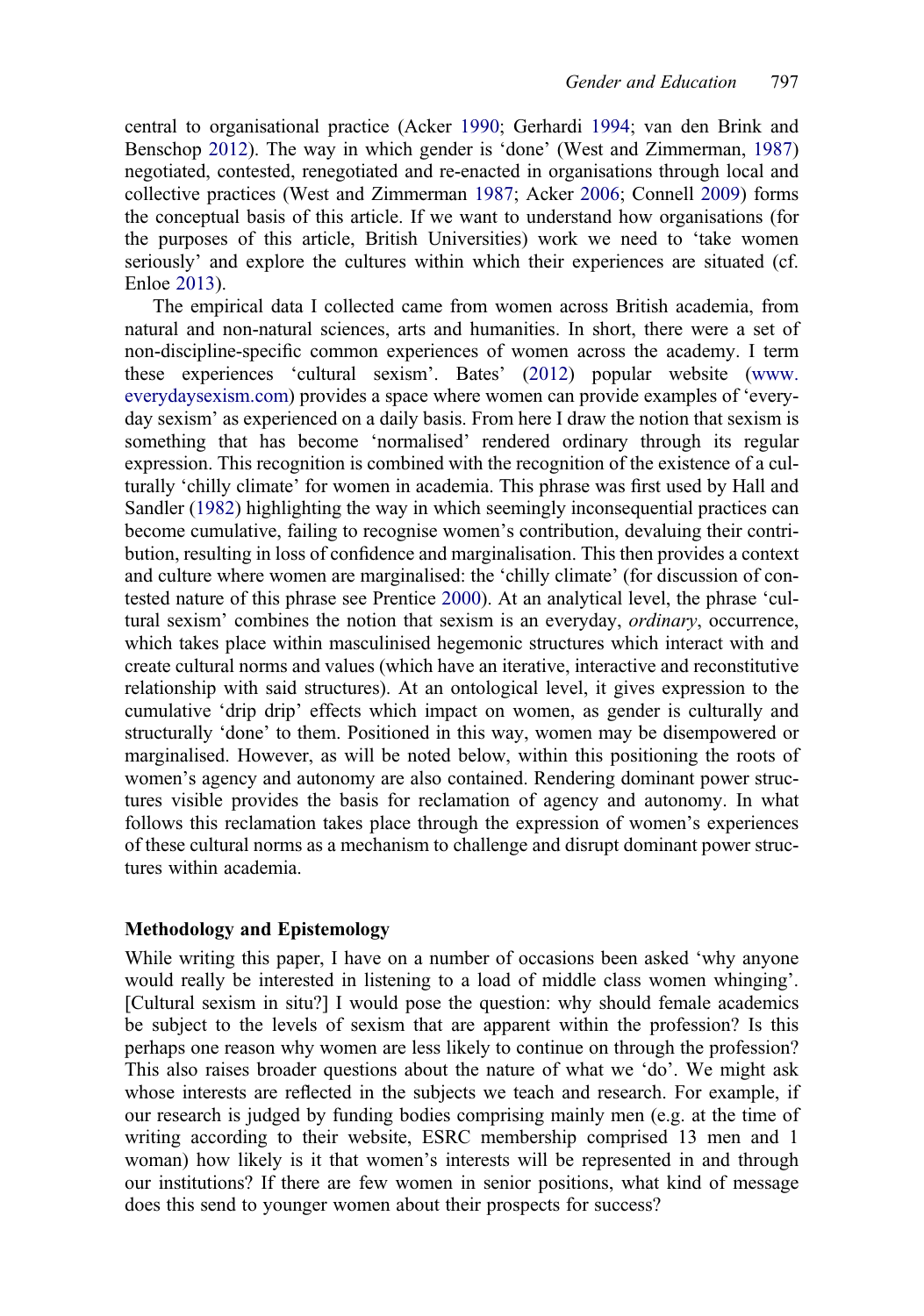Although not all, much research about women's issues is done by women. The feminist movement was articulated by women. Research done by women is concerned with the theorisation of gender (e.g. as informed by Butler [1999\)](#page-14-0); the development of 'postfeminism' (Gill [2006](#page-15-0); Tasker and Negra [2007;](#page-16-0) McRobbie [2009](#page-15-0)); the representation of women in popular culture (Tasker and Negra [2007](#page-16-0); Douglas [2010;](#page-15-0) Brooks [2011](#page-14-0)); in the media (Byerly and Ross [2006;](#page-14-0) Gill [2006](#page-15-0)) and across cultures (Spivak [1988;](#page-16-0) Atakav, [forthcoming\)](#page-14-0). At the very heart of the idea of the academy is a relationship between society and the production, discovery or construction of knowledge (dependent on your vantage point). And it tends to be women academics who research women's interests and issues (although, again, not exclusively). What is being exposed in this article is not 'whinging'; the real experiences of women in the academy and the barriers which cultural sexism engender and some women may internalise remind us there is still a need for cultural change. (It also raises the question as to why responses to women voicing their experiences are constructed as 'whinging' in the first place; a further process of 'disarticulation' [cf. McRobbie [2009\]](#page-15-0)?)

Giving voice to experience is a key mechanism through which feminist and critical theories seek to challenge existing power structures. A feminist epistemology seeks to deconstruct the power relations which underpin the production of knowledge (Doucet and Mauthner [2007](#page-14-0)). Code's questioning the significance of the sex of the 'knower' gave rise to a wide-ranging debate within philosophy about the relationship between feminist thought and epistemology (for summary see Code [2000,](#page-14-0) 173). 'Feminists start from a realization that epistemologies, in their trickle down effects in the everyday world, play a part in sustaining patriarchal and other hierarchical social structures, both in the academy and throughout Western societies' (Code [2000](#page-14-0), 176). Feminist methodology analyses the epistemological assumptions which highlight that there are different ways to know, understand and analyse women's experiences (Cook and Fonow [1986,](#page-14-0) 4) and in what follows I use two differing methods to shine a light on these experiences. Feminist approaches see its subjects as active, interaction with the 'object' or subject of research is a necessary condition of knowledge (Longino [2010](#page-15-0), 734) and my own subjectivity is acknowledged in my discussion of the handling of the data and my reflective choice of methodology.

The methods that are used and described below sit within this epistemological position. Oral histories and readers' theatre can provide a way in which women's experiences are rendered explicit; opening or contributing to a space where existing power structures may be challenged.

#### Method: telling stories as a form of politics

The methods employed below are grounded in the notion of narrative. The use of narratives as a means of practising or expressing politics can be identified clearly in literature. This can happen in the way in which stories about politics are told (as in Orwell's [[1998\]](#page-15-0) 1984; Animal Farm [[1989\]](#page-15-0)) or the way in which politics shapes that which is a reinforcement of dominant norms and values (see, e.g. Millett's [\[1969](#page-15-0)] [2000](#page-15-0) stringent critique of Norman Mailer's normalisation of sexual violence) or as a challenge to dominant norms and values (as in Atwood's [\[2011](#page-14-0)] The Handmaid's Tale, Morrison's [[2004\]](#page-15-0) Beloved). In research terms, storytelling can also be political (in its emancipatory aims). It can be non-fictional, as with oral histories, or fictionalised as in readers' theatre.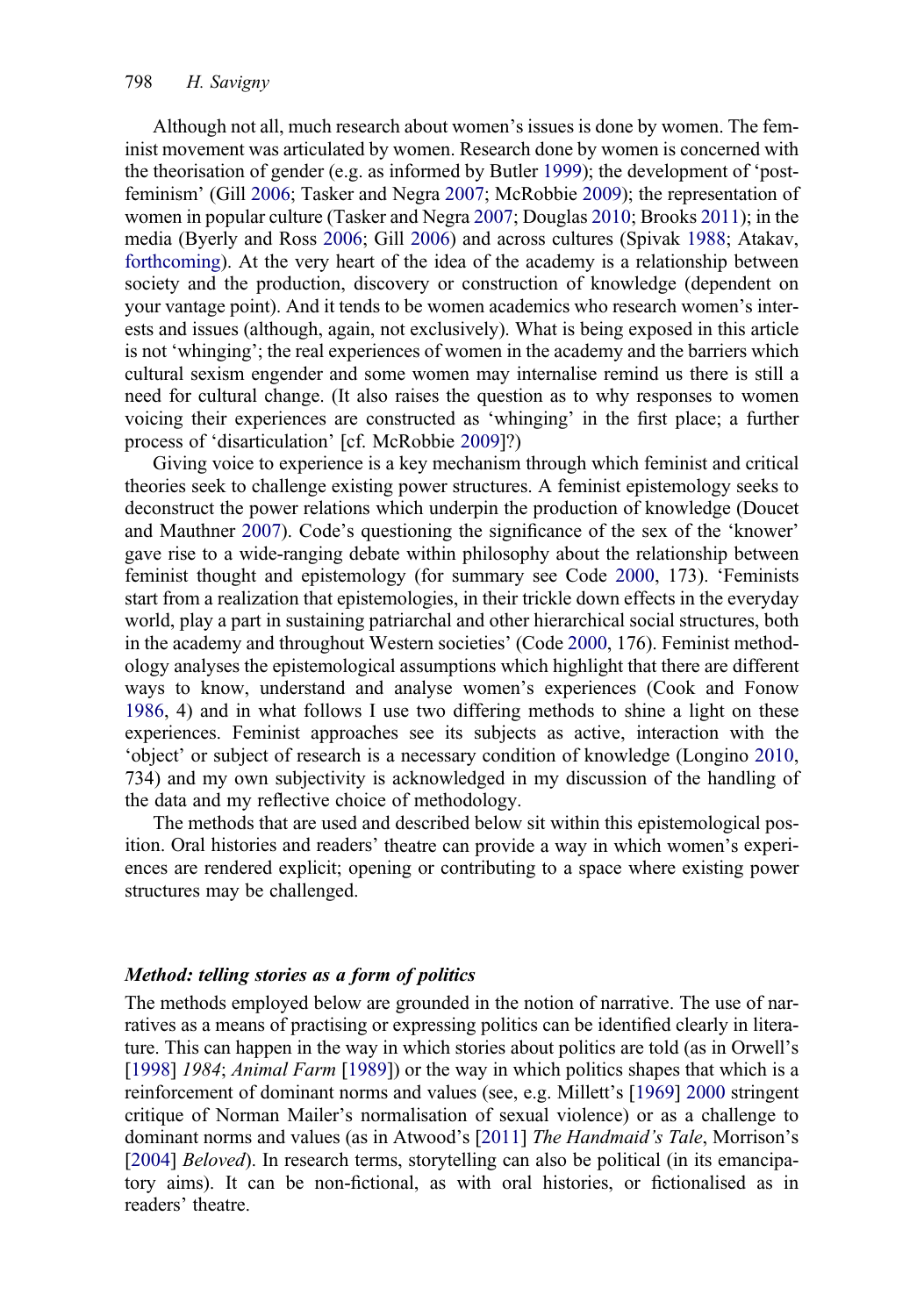The empirical data which inform the use of both methods were gathered over a fiveyear period. Women were self-selecting and I began collecting stories at first through informal discussions at conferences and through presentation of my work at conferences, departmental seminars and through networks of contacts which spread as others were recommended to me. These took the form of women responding to my work and offering their own experiences (the issues which arise from this I discuss below). While I do only talk about women who have described their experiences to me, I have not actively sought women who have not had this experience within the academy. However in the talks, seminars and conferences where I have presented, I have made it clear that there is opportunity for this kind of reflection to be considered within my work; had it been in evidence it would have been included below. As a poststructuralist feminist in methodology, I am not seeking to make generalised claims; rather I am looking to understand the experiences of those women with whom I have spoken.

In my collected data, there was a cross-section of hierarchical representation from postdoctoral researchers to senior female professors. There was also a cross-representation from arts, humanities, social science and natural science. There were women from across the sectors: Russell Group; the (now disbanded) 1994 Group; former polytechnics and 'new' universities. Perhaps one of the most noticeable features of these interviews was that approximately half of the women, while happy to share their story with me personally and despite assurances of anonymity, did not want their stories to be included in any academic article for fear of reprisals and/or repercussions. This in itself is perhaps an indictment of some of the more pernicious effects of this kind of cultural sexism. In what follows through the oral histories names have been changed, institutions and disciplines anonymised. However, this also left me with a wealth of data which could not be detailed through oral histories. Women had asked me not to directly use their stories, as they were anxious about repercussions, however anonymised the data were. Despite my view that the data would not reveal identities, nonetheless I wished to respect respondents' requests not to use direct quotations. So I looked for a method that enabled me to describe the emergent themes from the data while maintaining the confidences of the women who had spoken to me. Readers' theatre provided a mechanism through which I was able to maintain complete anonymity yet at the same time through the use of fiction and highlight one of the most common issues that I came across: the 'fear' of speaking out. These two methods are detailed later in the article.

#### Oral histories as storytelling

It is often said that history is written by the winners. Clearly this enables the victor to be prominent in historical accounts; those who were exploited as a basis of that victory tend to be written out. The restoration of those previously ignored or marginalised in such accounts, for the likes of E. P. Thompson and Eric Hobsbawm was described as history from below (with reference to the working classes). This is a mechanism to hear 'ordinary people's' voices (Bhattacharya [1983](#page-14-0)) or to provide 'her side of his story' (Mitchell [1992\)](#page-15-0). In the feminist movement, the way in which history became herstory was inspired through Morgan's observation that the acronym of the feminist WITCH movement could stand for … 'Women Inspired to Commit Herstory' (Morgan [1970,](#page-15-0) 539). Feminism's contribution to historiography is thus interesting and insightful, concerned both that history should be the history of the people not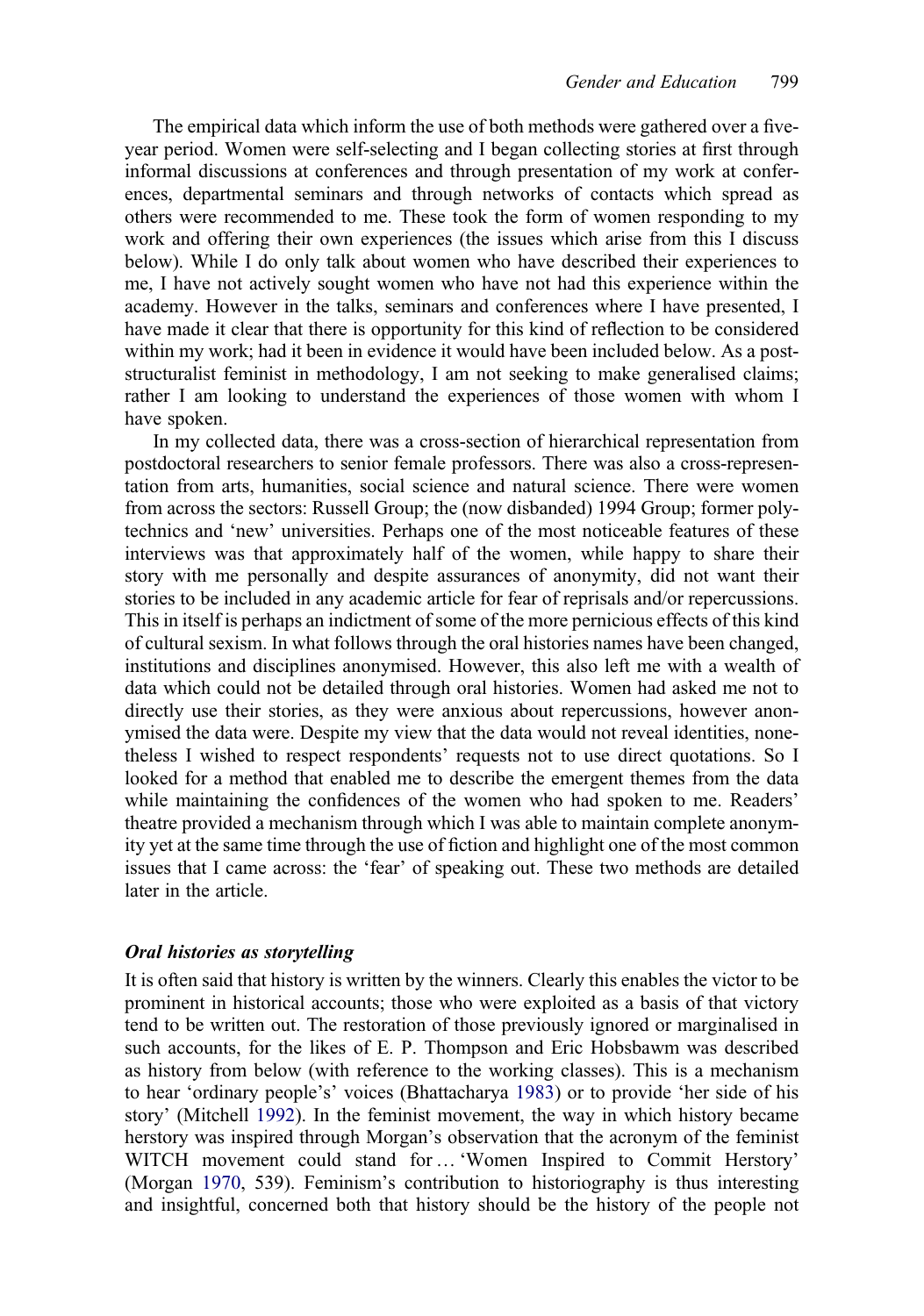elites (Morgan [1970,](#page-15-0) 541) and that there is a gendered dimension to its telling. A 'view from below' provides insights that those in existing positions of power may not have heard, or may prefer not to hear. Oral history, therefore, provides a site where voices not heard in existing documents and written records, or official accounts of events. Thus, the point of oral history is to provide a place where a 'written record of the interviewee's life is recorded from his/her perspective in his/her own words' (Reinharz [1992,](#page-16-0) 133).

Methodologically, oral history also highlights the intersubjectivity of the relationship between the researcher and that which is being researched. As Reinharz observes, the writing of women's biographical, oral history is 'a circular process: the woman doing the study learns about herself as well as about the woman she is studying' [\(1992,](#page-16-0) 127).

My own intersubjectivity is perhaps reflected in the way in which I came to this project empirically, through the experiences of other women in academia<sup>[1](#page-13-0)</sup>. But that has a history of experience, for me personally, that reaches back to the days of my first degree. Each time I progressed, from undergraduate through postgraduate to lecturer I was made conscious of my gender, both in terms of sexual expectations and ways in which I was (and other women were) marginalised or rendered invisible (at conferences and in the workplace). For years, I thought much of this was because of me, indeed that I was the only one who was experiencing this (which in part I attributed to my class background and my role as a single parent). And for several years I did not really talk about my experience as a 'female' academic beyond a small circle. But over time, as I started to talk about this at conferences and in workshops, it became more apparent that it was not just me. The comfort I drew from that recognition as well as providing for me a platform to think about how this might be changed, be challenged, meant that for all these other women around me, and for those who may become academics in the future, these were stories that, I felt, needed to be told.

As a method, oral history has also been referred to as 'life histories', biographical interviews and 'personal narratives' (Reinharz [1992](#page-16-0), 129). They may be used quantitatively to establish empirical patterns or qualitatively to provide a cultural analysis which considers the way which conversations take place, the myths and social norms which are embodied and included (Reinharz [1992](#page-16-0), 129).

# Women academics and their oral histories

The oral histories below give rise to a number of themes. These are located around gender as a mechanism through which career progression may be rendered more difficult, or not possible; the cultural chilly climates which point to the ways in which women may be 'marginalised' in practice; the way in which childcare is positioned as a women's issue; and the overt sexualisation of women colleagues. These oral histories paint a complex set of cultural structures which women may have to negotiate in their daily working practices.

### Career progression

Research has pointed to cultures of gender bias that exist within organisations. A recent experiment demonstrated that selectors who explored candidates with identical CVs would generally conclude that the male candidate was the better one (Moss-Racusina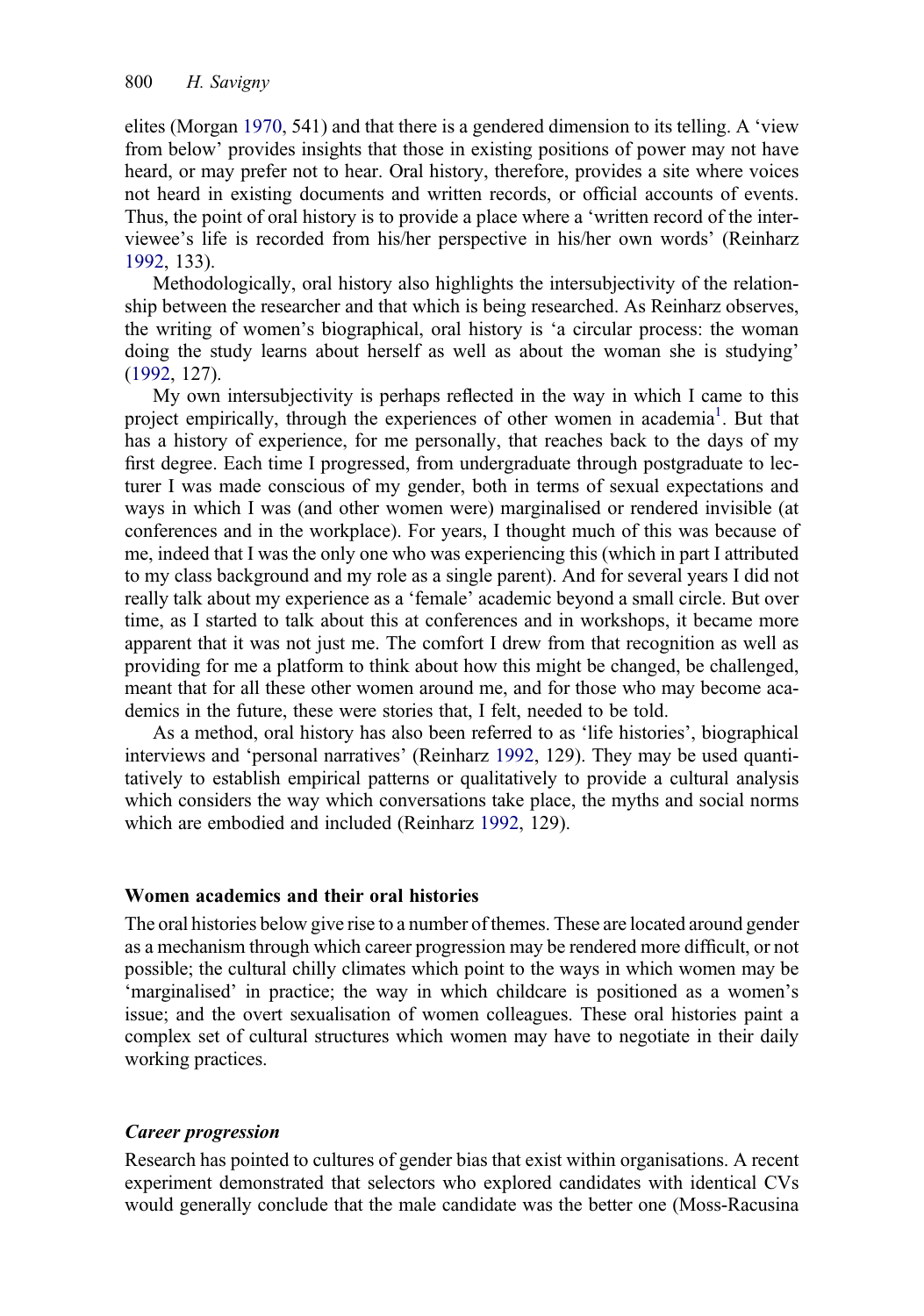et al. [2012\)](#page-15-0); and research has shown that women fare better in gender-blind evaluations of their CVs (Goldin and Rouse [2000\)](#page-15-0). And Jane's story bears this out:

In my department, the deal has always been – monographs are the route to promotion to SL. You can sometimes get SL with 1 book + articles + all the rest, but before me  $-2$ books was \*always\* enough for a lecturer to get promoted. No exceptions. When my second book came out (both were with very good University presses) I was on maternity leave. There was no question of putting in for promotion.

Two years later, my head of department thought I was ready. By this time I had published my third book, and he advised me to apply for Reader, on the grounds that 3 singleauthored monographs with good presses was a research output above and beyond what is usually expected for SL (indeed, there is no precedent in our department for needing three books for a promotion to SL). But the internal promotions committee turned my application down for reasons that were never explained. I did get the promotion to SL – 3 years after my second book came out.

I was the first person in my department to ever go on maternity leave. I am also the first and only person in my department who has ever needed to write 3 books to get an SL. This isn't a story from the distant past. It all happened in the last five years.

For Jane to watch her male counterparts promoted on lesser criteria than she was turned down with is clearly disturbing. But this story reflects the experiences of many of the women I spoke to where women's achievements were deemed to be of lesser 'worth' than those of their male counterparts. Another woman described her interview experience where turned down for the position (by an all-male interview panel) she was told that her publications were not up to standard. Fair criteria, we might reason, except that the interview Chair had publications in the same journals as her. It is the *cultural* raising of the bar which is problematic for women in these stories not only as they are judged by higher criteria, but also as one female professor observed, women may well internalise this which in turn can lead to excessive pressures that male colleagues were not subject to. This suggests that these cultural settings and experiences have longerterm implications and effects, as Sarah's story below illustrates:

#### Sarah's story:

I was thrilled when I had an interview for a lecturing post at [this University]. However, I was 'warned' about rumours that the department was not good for women. Perhaps naively, I took no notice – thinking that these were the result of professional jealousies or simply idle chatter. Upon accepting the post, it became very apparent that the rumours were true. I witnessed firsthand the strategies used to keep the women locked out of any meaningful decisions in the department. I felt like I had gone back in time and was witnessing the sort of 'battle of the sexes' more frequently associated with the 1970s. I avoided getting caught up with all this at the beginning.

However, things changed when I asked about career prospects and working toward a possible promotion. From this point onwards, I was a target for both covert and overt attacks on many levels. Initially, attempts were made to undermine my confidence as a teacher, researcher and administrator. I see myself as an 'all-rounder' and think I'm pretty strong in all these areas. When I successfully defended myself, the strategies seemed to change. While the standard of my work was no longer in question, there were repeated suggestions made about the state of my mental health!!: I seemed depressed; I was working too hard; I was not working hard enough; I was paying too much attention to detail; I was not paying enough attention to detail … Nevertheless, I was persistent in my queries about promotional prospects and when I was not given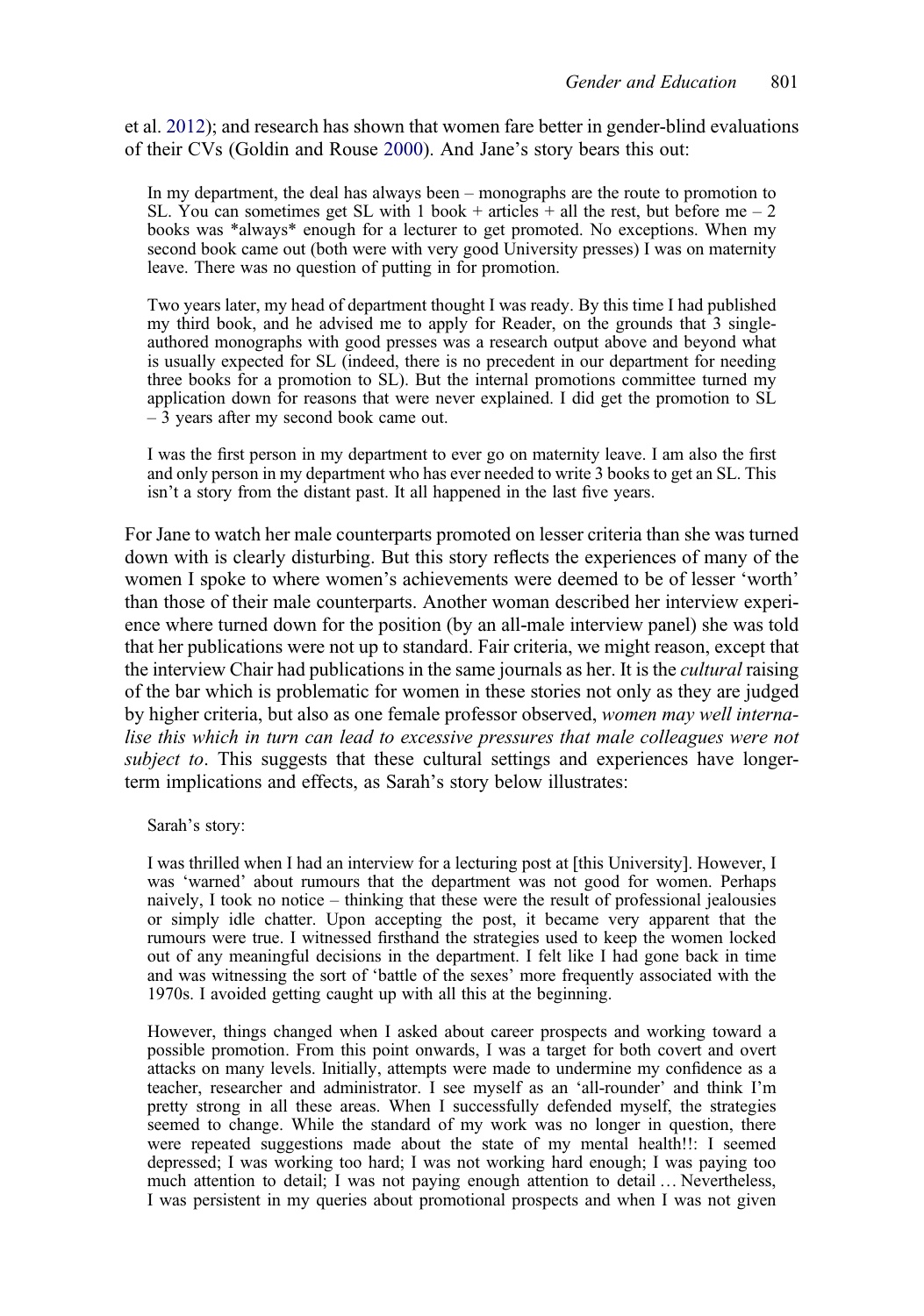# 802 H. Savigny

clear information, I read anything I could find on the kinds of things taken into consideration. Even when I asked direct questions about where there might be gaps in my experience or what I needed to do in order to be considered for promotion, I was given the brush-off. I went ahead with my application and expected that when it was, inevitably, turned down I would at least receive information about what needed strengthening for the future. Even then I was simply told I did not fulfil the criteria. I don't believe I was being judged upon what I had done or what I was willing to do in the future. Instead, my application was not supported because I was not part of the 'in crowd' – looking around, the majority of this 'in crowd' seem to be white, middle class, heterosexual men. Unless I stopped applying for promotion, I had the impression that all I had to look forward to was round upon round of unfair criticism aimed at eroding my confidence and ambition.

Sarah's story reinforces the ways in which culturally the way in which gender is 'done' (cf. West and Zimmerman [1987](#page-16-0)) and it reminds us again of the kind of ways in which gender stereotypes in the workplace persist: ambition in a man is to be applauded; in a woman ambition in terms of discussion about promotion is constructed as a negative feature. What is quite striking here is the longer-term effects that may also follow from this; in organisations it can often lead to women internalising these assumptions and lowering their own expectations. At times this may also lead to the feeling that they have had little choice but to 'leave before they leave' (cf. Sandberg [2013](#page-16-0)).

# Chilly climates and marginalisation

Sarah's story also contains aspects of her marginalisation and increasing isolation and this was a common experience for many of the women I spoke to.

Leanne's story: The body language of my male colleagues makes it clear my voice is not worth listening too, I am made invisible in meetings. If I do get to speak, then people look out of windows, or hold their hand up to shut me up (while not making eye contact with me).

And Victoria's account: My male colleagues are regularly congratulated for their research achievements. My head of department does not know what area I research, does not know I have an REF return. He actually recently told me that I needed to develop a research reputation.

And more subtly with a lack of role models:

Lydia I have been told overtly that I will not be considered for promotion, women leave and are replaced by men. Over the years I think I have simply internalised the idea that promotion is not an option, I also don't see senior women around me

These stories highlight ways in which women are positioned as invisible, or marginalised, which serves to contribute to a broader 'chilly climate' which culturally serves to disempower women in two primary ways: first in the sense that women may internalise this marginalisation and 'chilly climate', so then women do not put themselves forward for promotions and or senior positions. This can then become a downward spiral of loss of confidence producing a self-fulfilling prophecy; and, second, in the sense that this kind of 'chilly climate' becomes, or exists as, a cultural 'norm' – whereby women are not expected to progress, or even play a full part in academic life.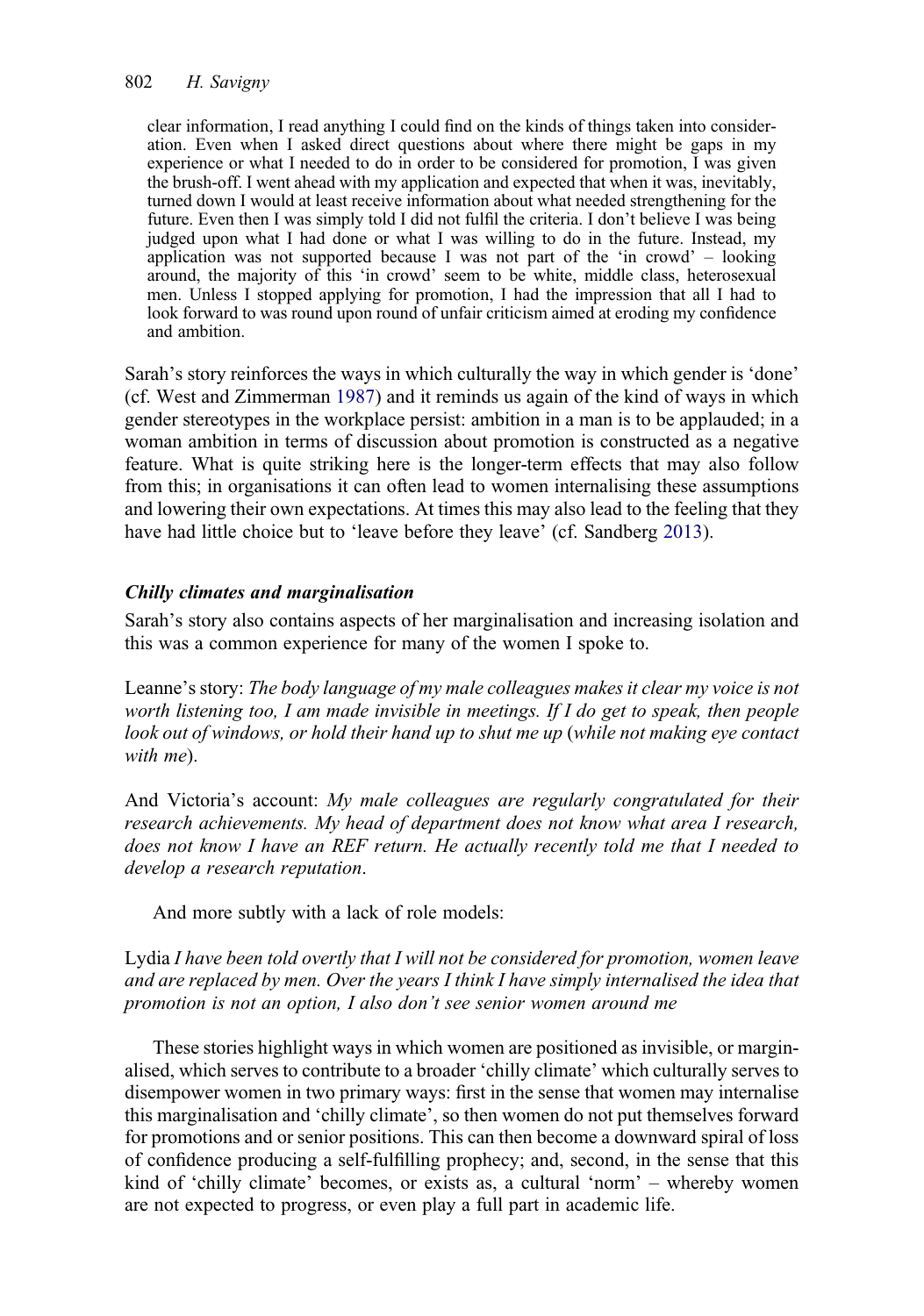# Childcare and child bearing

It is fairly uncontroversial to say, that in society, as well as within academia, childcare is often positioned as a women's issue rather than a parental one. Structurally, societally this is embedded through existing legislation which disproportionately allocates paternity and maternity leave. Conflating child bearing with child care produces the assumption that child *care* is a woman's 'problem'. This is an issue which is regularly played out within the academy to women's disadvantage in their everyday experiences.

Joanne's story: I was told when I got this job that the only reason I had been offered it was because I had children, so it was assumed I would stay. I was also told that I wouldn't get promotion for the same reason; there was no need, as having children meant that I wouldn't leave.

Naomi's experience: After returning to work, following postnatal depression, I was told that I had caused enough problems, I needed to pull my weight and not be off again.

Sandy describes how I feel excluded from much of the research culture that takes place within this institution; research seminars are often held in the evenings, or at the end of the working day. I can't attend as I have to collect my daughter from childcare. I miss out on a lot here, and I know it will hold me back.

These stories highlight the ways in which women may have to negotiate not only their own internalisation of their social positioning as mothers (indeed many academic mothers also spoke of the 'guilt' associated with trying to juggling burgeoning academic life with home), but also the expectations of those around them. Women I spoke to described the ways in which these cultural assumptions took structural form and expression; for example, the holding of research seminars in evenings meant not only that some women felt they missed on developments in their fields (as these provide handy 'shortcuts') but it also meant that women may miss out on the networking opportunities that can often play an important cultural role in career progression. Moreover, these stories also highlight some of the problematic stereotyped assumptions that may be made about women. As Joanne's story indicates, to assume a woman will stay in a post because of children is not an assumption that would be made about a male colleague. Cultural assumptions that women will stay and do not need promotions, whereas men might move irrespective of their offspring) and therefore must be promoted, disproportionately disadvantage women. And where childbearing becomes cultural, as highlighted in Naomi's story, is in the very real lack of understanding of what women need on return to academia following maternity leave, and complications or illness that may follow.

# 'Ordinary' sexualisation

Research demonstrates that even when women do experience sexual harassment in the workplace, they are unlikely to report it (Diekmann [2013](#page-14-0)). What the women's experiences below highlight are the ways in which their colleagues' performativity of their gender renders this kind of sexualisation an 'ordinary', normalised experience, rather than something exceptional, extraordinary, something that when observed which should generate comment and pause for thought.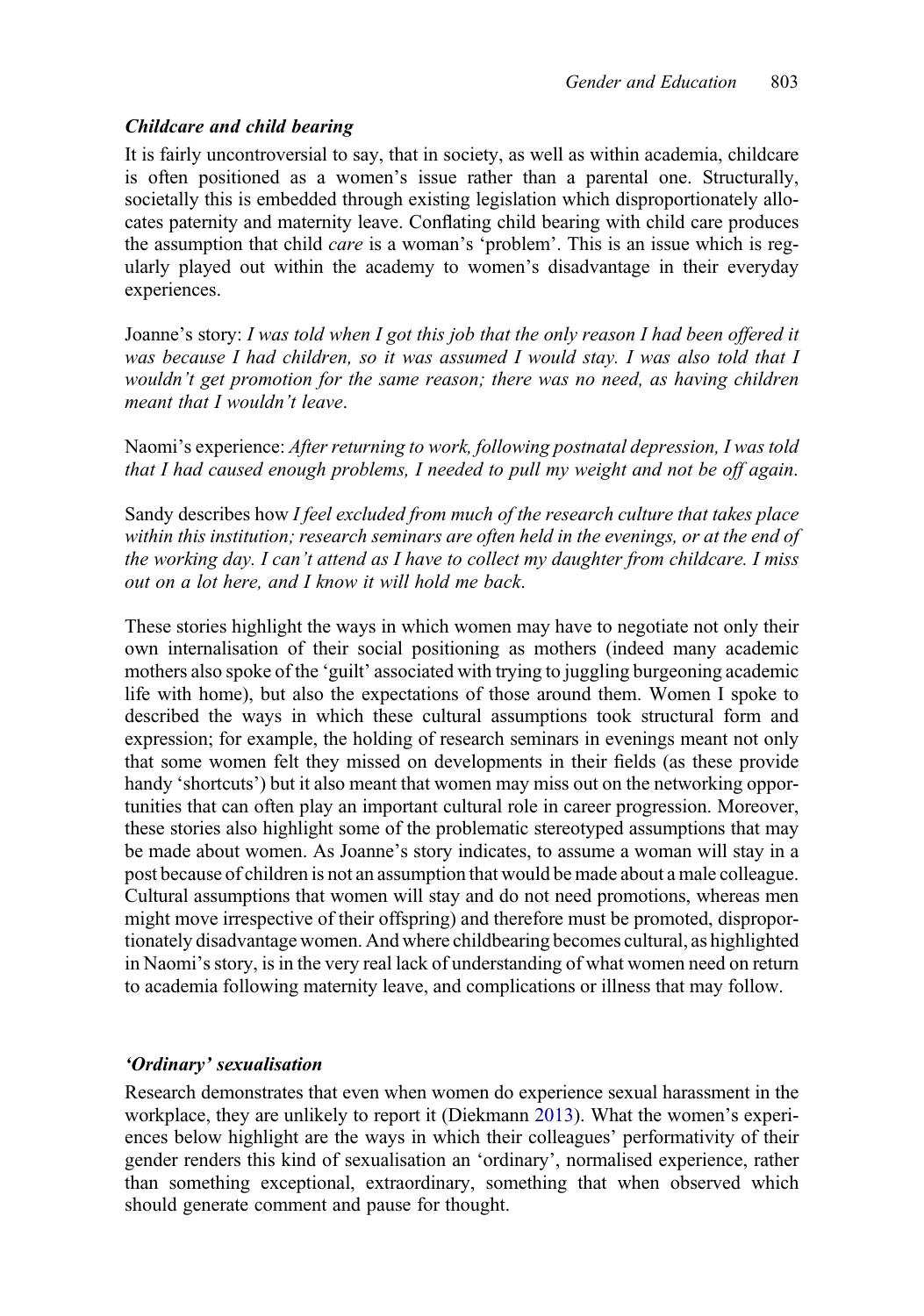Rebecca told how meetings are regularly addressed to my chest. Comments are made about my appearance in a way that just simply doesn't happen with my male colleagues. I feel it really undermines my position here. At first I found it astonishing that this was my experience, on good days I find it laughable. But I also feel undermined by it, my research contributions aren't regarded as having any status. I was told by my head of department that they were conscious of gender issues, at a previous round, there had been this 'really stunning girl', but they didn't appoint her as that would have been too distracting for the men in the department.

What we see then is a crossover between the narrow construction of women in public life as sexualised (Banyard [2010\)](#page-14-0) and the way in which this plays out for these academic women in an era of 'enlightened sexism' (Douglas [2010](#page-15-0)) where comments are directed at women 'ironically' with a knowing wink or leer.

Common to the oral histories which were collected were issues around overt sexism, childcare, lack of promotional opportunities, fear of the consequences of challenging the status quo and the way in which this treatment and behaviour served to position women themselves as the problem (rather than an awareness that structures and cultures needed to be tackled). There were also implicit feelings of disempowerment, marginalisation and invisibility and the damaging impacts which this kind of environment and behaviour had upon women. While I was presenting preliminary findings of my research, quite often I would find women would approach me and tell me their own personal story. When I asked them if I could use their story in confidence and anonymously, the answer was often 'I would really prefer that you didn't, I am too afraid of the consequences'. Or 'let me tell you what has happened to me, but I can only tell you off the record'. Fear of being identified and the consequences of this was an overriding response to the research I have been undertaking. Clearly, there are potential ethical issues that may arise here. At the same time I was concerned to reflect the paranoia and fear that women felt when describing their experiences of sexism. The fear expressed about speaking openly seemed so entrenched, and a common feature of the stories I was told that the question I began to ask was how would it be possible to map this 'fear' if I could not tell stories of women's experience directly? I was alerted to the approach called 'readers' theatre'. This is an approach which enables a fictionalised account to be constructed. It provides total anonymity (as there are no direct quotes). It constructs a fictionalised rather than an actual account which reflects themes and issues that emerged from conversations. It is illustrative of themes, concerns and fears that women academics expressed, rather than using any direct quotations, where I had been so asked not to do.

#### Readers' Theatre as storytelling

Readers' theatre is derived from and informed by theatre theory (see, e.g. Abel and Post [1973\)](#page-14-0). While its origins may lie in the theatre, its usage extended to other areas in the arts – photography, painting, music and dance, as well as to film; it has subsequently become a prominent pedagogical tool in schools and education programmes as a mechanism to improve reading fluency (Martinez [2000](#page-15-0); Tyler [2000](#page-16-0); Worthy [2002\)](#page-16-0) and writing (Stewart [1997](#page-16-0); Liu [2000](#page-15-0)) and speaking as a mechanism to facilitate critical thinking (Ketch [2005\)](#page-15-0). And it is this emphasis upon the method as a mechanism to facilitate conversation and critical thinking which is of interest here.

The uniqueness of readers' theatre is in the interaction of three aspects: attention to the literary text itself, the interpreter and the audience (Abel and Post [1973,](#page-14-0) 442). The listener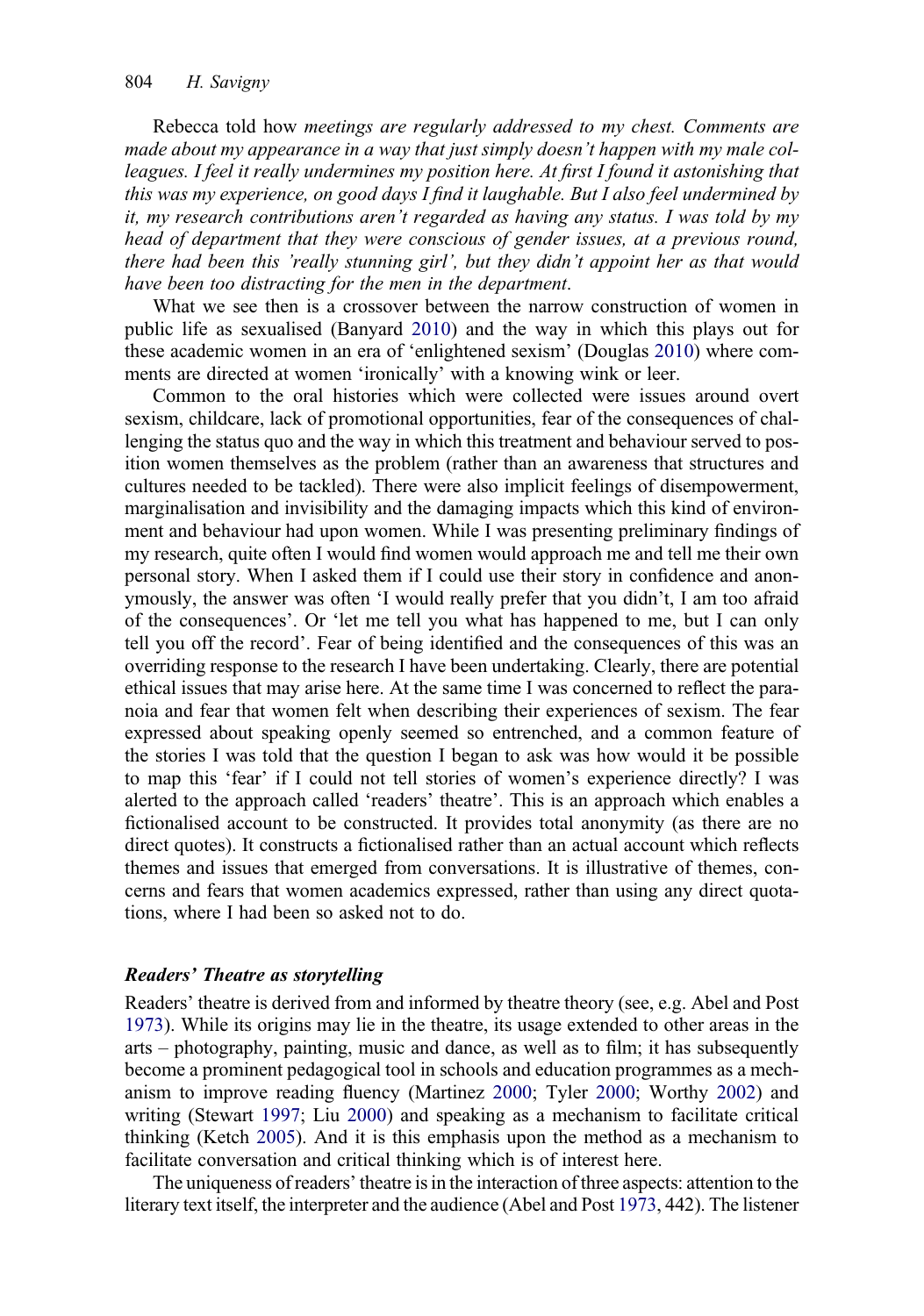(or audience) has a function, which is to not simply witness the experience, but participate in it (Abel and Post [1973](#page-14-0), 230). The reader is asked to 'walk a mile in my shoes; to experience the world as "I" experience it. It is designed to provoke an "empathic" response, comprehension, and … attitude change' (Valentine and Valentine [1983](#page-16-0), 303).

In order to construct a text for readers' theatre, data are collected, emergent topics and key themes identified (Donmoyer and Yennie Donmoyer [1995](#page-14-0), 408) and rather than produce a 'scientific' report this approach provides the opportunity for active engagement and reflection upon research findings. The fictionalised account presented in this article thus draws out some of the emergent themes, with particular respect to the 'chilly climate', in particular the marginalisation and subsequent disempowerment which women experience.

It happens so slowly that I don't notice it at first. Then I become aware that my emails are not being replied to. Then I start to realise that I am excluded from meetings and committees. Most events and decision making bodies are made up predominantly of men (often exclusively). Sexist jokes and comments are part of my daily experience. At the same time I am told that my research really isn't any good (despite some of it being in top journals). My male colleagues are publicly and widely praised. Career progression are not two words that will ever be used in the same sentence to me, and I watch men around me be promoted over me, with a much lesser CV than I have. If I express dissent I will be told that I have fundamentally harmed, or destroyed my career opportunities. I'll be told that women's survival strategies are to disengage with the department; and this is a strategy that women are actively advised to use. Well I've already been excluded anyway, so what difference does it make? Except that my male colleagues are still part of the decisions that are made; they support each other and collaborate to raise each other's profile. My non attendance at events means that I am constructed as uncooperative, or a trouble maker, or in some cases as depressed or mentally unstable. And while my confidence is being systematically stripped away, men around me flourish and enjoy successful, celebrated careers, with great opportunities ahead. And at the same time, many of my male colleagues are also angry about this systematic marginalisation of women. They feel disenfranchised, they too cannot speak out lest the same fate awaits them.

This fictionalised account is one which I have used in conferences and in presentations in University settings. When asking for a volunteer to perform the piece – I have sometimes had men reading out the above piece, sometimes women. Interestingly, I have observed a general shock in men who read this out; they reflect that it has enabled them to empathise with their female colleagues where they had not realised what an issue this was for them before. Female colleagues have tended to simply nod as they recognise the experience being performed. This recognition and understanding is important in consensus building. Both men and women can be liberated if systems oppressing women are removed (cf. Hooks [2000](#page-15-0)). Many men also feel uncomfortable and unhappy in patriarchal systems. The larger issue which remains is that the audiences for my talks tend to be self-selecting. People attend largely because they are conscious that daily sexism is a problem within the academy. Many want to do something about it. The wider issue of course is how to reach those who remain convinced that women simply do not do academics that is just the 'natural order of things'.

#### Conclusion

In a 1980s skit called 'women know your limits' Harry Enfield satirised the way in which women were expected to behave in accordance with the standards and desires of men.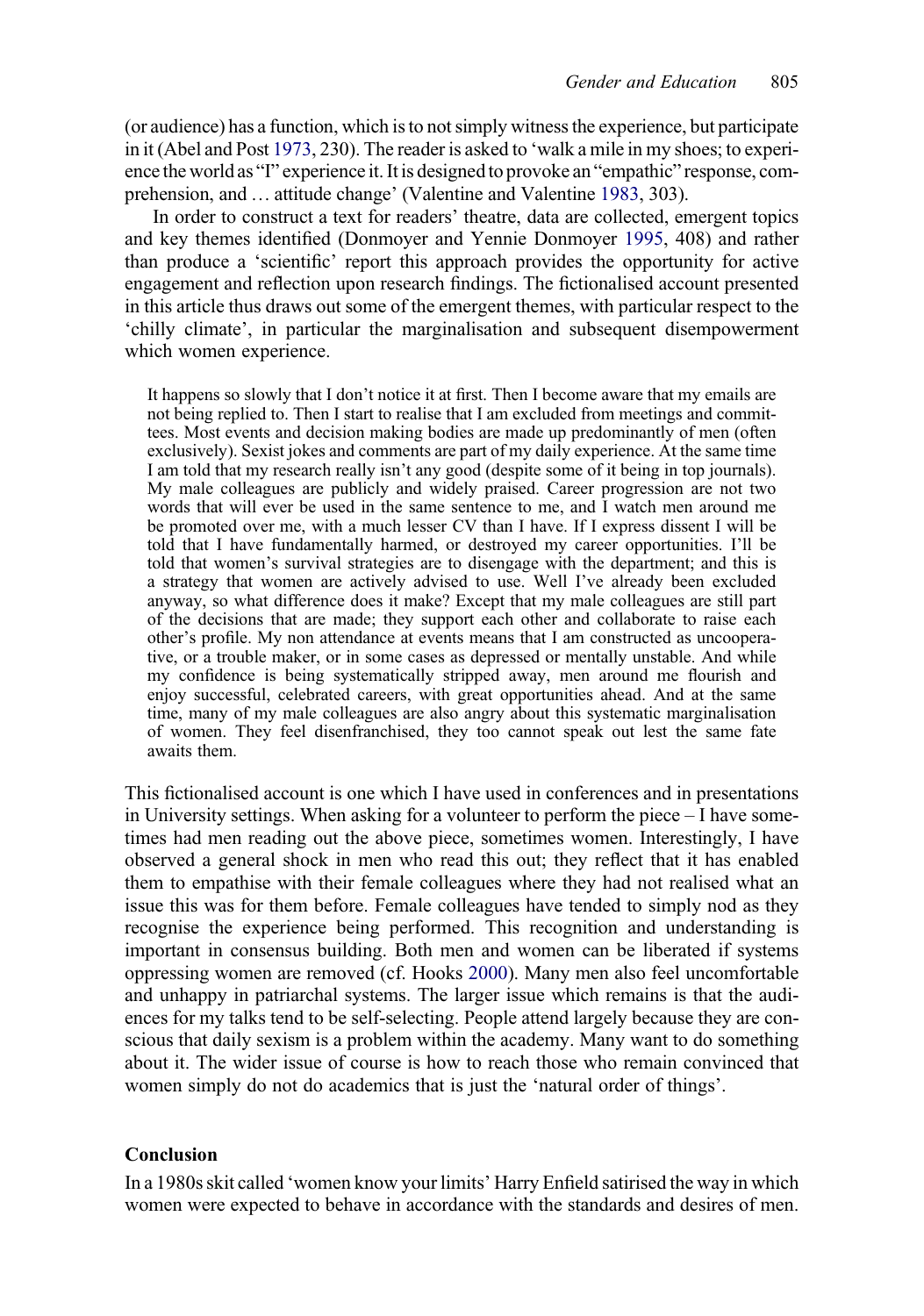<span id="page-13-0"></span>This was intended as a spoof however, not an instruction to the academy. This article began by questioning why women are still under-represented (or men over-represented [cf. Murray [2012\]](#page-15-0)) at senior levels across the academy. I have sought to make sense of this through exploration of the cultural norms and values which situate women and where gender is 'done' within hegemonic masculine structures within the academy. The argument here being, once we can identify limits, we can challenge and tackle them.

This analytical focus thus provides us with an understanding of the ontological hurdles, barriers and structures in place which women academics negotiate in their daily working practices and which may hinder career progression (in myriad forms).

Giving expression to these experiences can be not only cathartic for women, but it can challenge that isolation that many of the women in this study have expressed that they feel. The feminist approach adopted within this article has provided a site where stories can be told and heard, both in their own words (through oral histories) and in thematic fiction (through readers' theatre). In providing a site where the structural and cultural limits placed on women are discussed, feminist methodology asks questions about power and in so doing opens up space for women's empowerment and agency to be rendered visible. This article has drawn attention to the symptoms (women's cultural experiences) in order to render explicit underlying causal power structures (which gain expression and embodiment in hegemonic masculinised structures). Women's experiences around childcare, career progression, marginalisation and 'chilly climates' and sexualisation have been made visible through the use of oral histories. The sensitive nature of the data, for some women, meant that an alternate method was needed in order to give expression to the 'fear' that some women experienced in their professional lives.

Feminism as praxis enables women to 'speak out' and have their voices heard, and in so doing question existing structures of power. This in turn provides a mechanism through which change and agency are possible. If we are to think about the knowledge that we impart to our future students, our future societal leaders and workers, and if we are to think about the conditions of our own workforce, the cleaners, the admin staff, the secretaries (who tend to be disproportionately women) this article argues we need to reflect on and challenge the hegemonic patriarchal space in which knowledge is created, and work is conducted, one in which currently 'cultural sexism' may be a feature of ordinary academic life.

# Acknowledgements

I would like to thank all the anonymous academic women who have taken part in this project for the inspiration they have provided me, not only in what they have achieved but also in how they have achieved it. I would like to thank the reviewers for their insightful and constructive comments. Thank you to Helen Rowlands for being accessible and a pleasure to engage with. I owe an immense debt of gratitude to Jenny Alexander, Amber Burton, Emma Foster, Simon Gerrard, Steve Kettell and Rainbow Murray for their willingness to read and comment on earlier drafts and for their thought-provoking comments. I would like to thank Richard Collier, Sara Crabtree, Gill Malin and Ian Macrury for their support and encouragement. And to Lucy O'Driscoll for encouraging me to write this all down in the first place.

#### **Note**

1. The author thanks the reviewer for the need to make this point.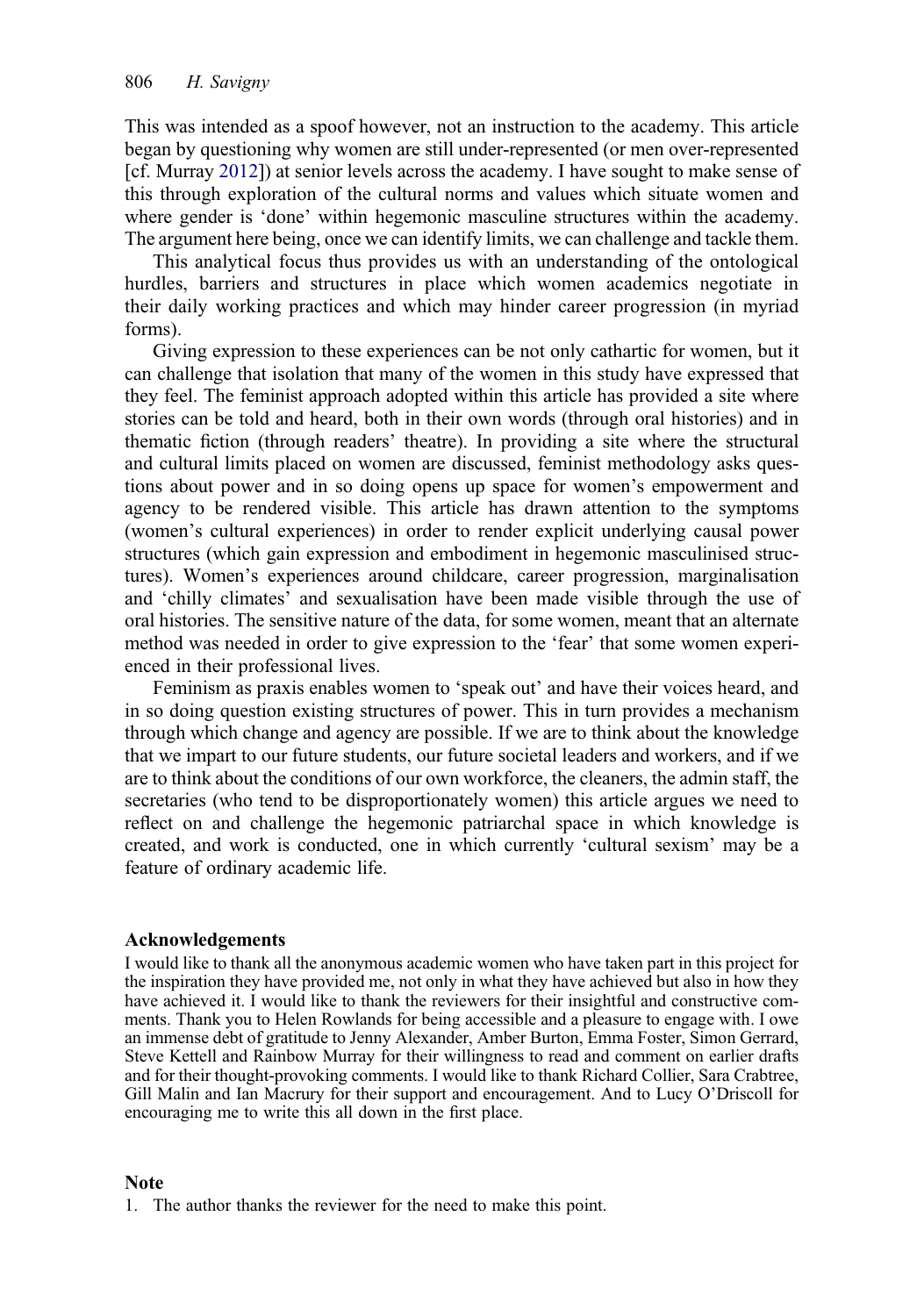#### <span id="page-14-0"></span>References

- Abel, L. G., and R. M. Post. 1973. "Towards a Poor Readers Theatre." *Ouarterly Journal of* Speech 59 (4): 436–442.
- Acker, J. 1990. "Hierarchies, Jobs, Bodies: A Theory of Gendered Organisations." Gender and Society 4 (2): 139–158.
- Acker, J. 2006. "Inequality Regimes. Gender, Class and Race in Organisations." Gender & Society 20 (4): 441–464.
- Al-Ali, N., M. Muhammed, H. Kareem, D. Salih, and K. Akreyi. 2012. Female Iraqi Academics in Iraqi. Kurdistan: Roles, Challenges & Capacities SOAS: Centre for Gender Studies.
- Al-Khalili, J. 2011. "Jocelyn Bell Burnell." Life Scientific BBC Radio 4, October 25.
- Archer, M. 1996. Culture and Agency. The Place of Culture in Social Theory. Cambridge: Cambridge University Press.
- Atakav, E. Forthcoming. "'Honour is Everything for Muslims' Vendetta Song, Filmic Representation, Religious Identity and Gender Politics in Turkey." In The Politics of Being a Woman: Feminism and 21st Century Media and Popular Culture, edited by H. Savigny and H. Warner. Basingstoke: Palgrave.
- Atwood, M. 2011. The Handmaid's Tale. London: Vintage.
- Bannerji, H., L. Carty, K. Dheli, S. Heald, and K. McKenna. 1991. Unsettling Relations. Toronto: The Women's Press Collective.
- Banyard, K. 2010. The Equality Illusion. London: Faber & Faber.
- Bates, L. 2012. "Everyday Sexism Project". <http://www.everydaysexism.com/>
- Benschop, Y., and M. Brouns. 2003. "Crumbling Ivory Towers: Academic Organizing and Its Gender Effects." Gender, Work & Organization 10 (2): 194-212.
- Bhattacharya, S. 1983. "History from Below." Social Scientist 11 (4): 3–20.
- Bird, S. R. 2011. "Unsettling Universities' Incongruous, Gendered Bureaucratic Structures: A Case Study Approach." Gender, Work and Organization 18 (2): 202–230.
- Blackman, J., and J. Sachs. 2007. Performing and Re-forming Leaders: Gender, Educational Restructuring and Organisational Change. Albany: SUNY Press.
- van den Brink, M., and Y. Benschop. 2012. "Slaying the Seven-headed Dragon: The Quest for Gender Change in Academia." Gender, Work & Organization 19 (1):  $7\overline{1}$ -92.
- van den Brink, M., and L. Stobbe. 2009. "Doing Gender in Academic Education: The Paradox of Visibility." Gender, Work & Organization 16 (4): 451–470.
- British Medical Association. 2006. "Encouraging Women to Work in Academic Medicine." [http://](http://www.bma.org.uk/equality_diversity/gender/WomenInAcademicMedicine.jsp#Mentoring) [www.bma.org.uk/equality\\_diversity/gender/WomenInAcademicMedicine.jsp#Mentoring](http://www.bma.org.uk/equality_diversity/gender/WomenInAcademicMedicine.jsp#Mentoring)
- Brooks, A. 1997. Academic Women. Buckingham: SRHE & Open University Press.
- Brooks, O. 2011. "T'm a Free Bitch Baby' A 'Material Girl': Interrogating Post-Feminist Empowerment Mobilised by the Celebrity Performances of Lady Gaga and Madonna." Paper presented at UEA research seminar, Norwich, January 16.
- Butler, J. 1999. Gender Trouble. London: Routledge.
- Byerly, C. M., and K. Ross. 2006. Women & Media. London: Blackwell.
- Code, L. 2000. "Epistemology." In A Companion to Feminist Philosophy, edited by A. M. Jaggar and I. M. Young, 173-184. Oxford: Blackwell.
- Cook, J. A., and M. M. Fonow. 1986. "Knowledge and Women's Interests: Issues of Epistemology and Methodology in Feminist Sociological Research." Sociological Inquiry 56 (1): 2–29.
- Connell, R. 2009. Gender. Cambridge: Polity.
- Counting Women In. 2012. Sex and Power in 2013. Who Runs Britain? [http://www.coun](http://www.countingwomenin.org/wp-content/uploads/2013/02/Sex-and-Power-2013-FINALv2.-pdf.pdf) [tingwomenin.org/wp-content/uploads/2013/02/Sex-and-Power-2013-FINALv2.-pdf.pdf](http://www.countingwomenin.org/wp-content/uploads/2013/02/Sex-and-Power-2013-FINALv2.-pdf.pdf)
- Dickey Zakaib, G. 2011. "Science Gender Gap Probed." Nature 470: 153. [http://www.nature.](http://www.nature.com/news/2011/110207/full/470153a.html) [com/news/2011/110207/full/470153a.html](http://www.nature.com/news/2011/110207/full/470153a.html)
- Diekmann, K. A. 2013. "Study Shows Sexual Harassment Leads to Double-Victimization in the Workplace." David Eccles School of Business, Utah. [http://www.business.utah.edu/article/](http://www.business.utah.edu/article/study-shows-sexual-harassment-leads-double-victimization-workplace) [study-shows-sexual-harassment-leads-double-victimization-workplace](http://www.business.utah.edu/article/study-shows-sexual-harassment-leads-double-victimization-workplace)
- Donmoyer, R., and J. Yennie-Donmoyer. 1995. "Data as Drama: Reflections on the Use of Readers Theatre as a Mode of Qualitative Data Display." Qualitative Inquiry 1 (4): 402–428.
- Doucet, A., and N. Mauthner. 2007. "Feminist Methodologies and Epistemologies." In The Handbook of 21st Century Sociology, Vol. 2, edited by C. D. Bryant and D. L. Peck, 32– 46. Thousand Oaks, CA: Sage.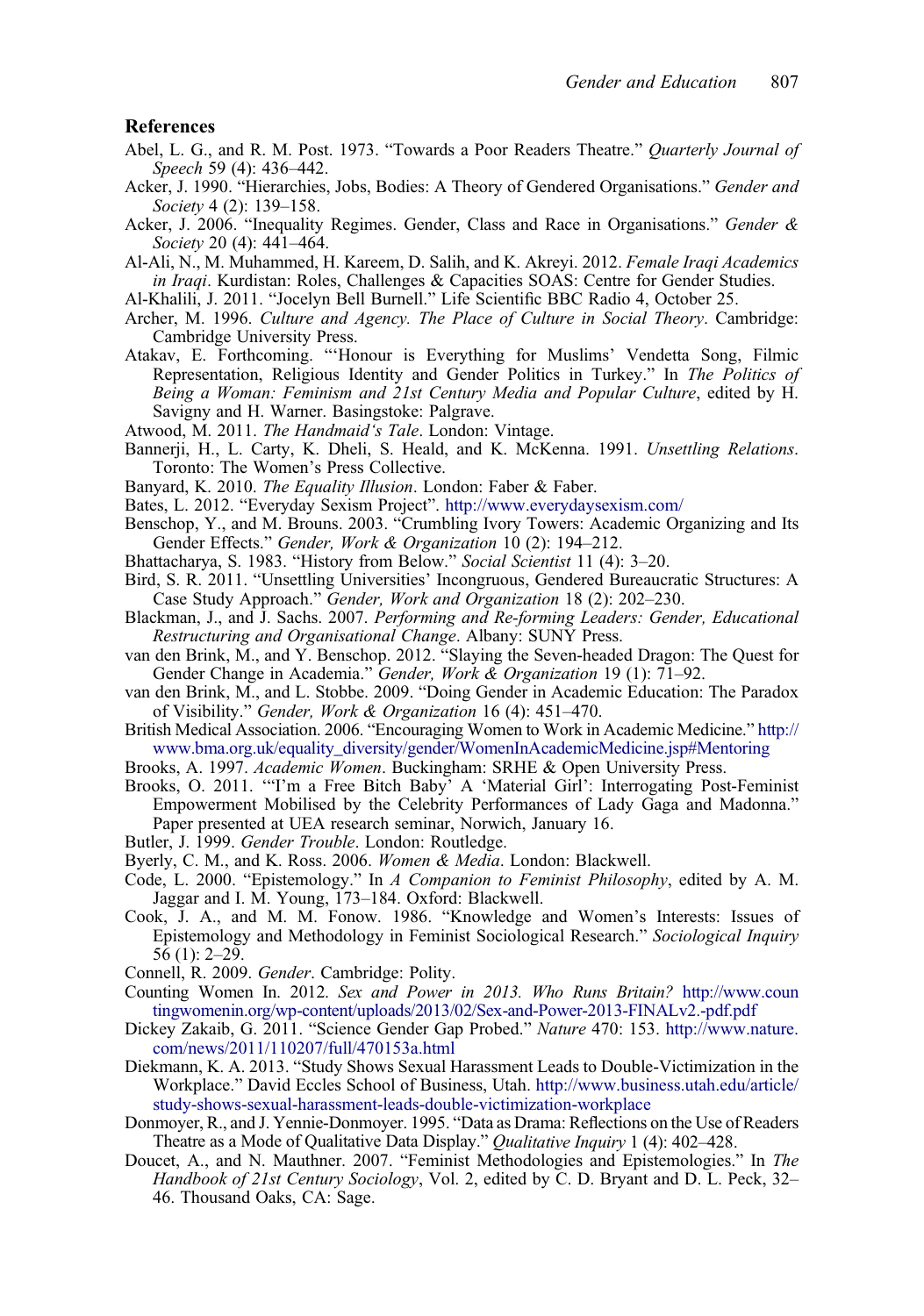- <span id="page-15-0"></span>Douglas, S. 2010. The Rise of Enlightened Sexism. How Pop Culture Took Us from Girl Power to Girls Gone Wild. New York: St. Martin's Griffin.
- Enloe, C. 2013. Seriously! Oakland, CA: University of California Press.
- Equality Challenge Unit. 2010. "Equality in Higher Education: Statistical Report 2010." [http://](http://www.ecu.ac.uk/publications/equality-in-he-stats-10) [www.ecu.ac.uk/publications/equality-in-he-stats-10](http://www.ecu.ac.uk/publications/equality-in-he-stats-10)
- Eveline, J., and M. Booth. 2004. ""Don't Write About It": Writing "The Other" for The Ivory Basement." Journal of Organizational Change Management 17 (3): 243–255.
- Gerhardi, S. 1994. "The Gender We Think, the Gender We Do in Our Everyday Organizational Lives." Human Relations 47 (6): 591–610.
- Gilbert, N. 2012. "Equal Prospects for Both Sexes in Science." Nature, February 17. News and Comment. [http://www.nature.com/news/equal-prospects-for-both-sexes-in-science-1.](http://www.nature.com/news/equal-prospects-for-both-sexes-in-science-1.10053) [10053](http://www.nature.com/news/equal-prospects-for-both-sexes-in-science-1.10053)
- Gill, R. 2006. Gender and the Media. Cambridge: Polity.
- Goldin, C., and C. Rouse. 2000. "Orchestrating Impartiality: The Impact of 'Blind' Auditions on Female Musicians." The American Economic Review 90 (4): 715–741.
- Hall, R., and B. Sandler. 1982. The Classroom Climate: A Chilly One for Women. Washington, DC: Project on the Status and Education of Women, Association of American Colleges.
- Higher Education Statistics Agency. 2012. "Statistical First Release 185 Staff at HE Institutions in the UK." Staff at Higher Education Institutions in the United Kingdom 2011/12. <http://www.hesa.ac.uk/content/view/2662/>
- Hooks, B. 2000. Feminism is for Everybody. London: Pluto.
- Ketch, A. 2005. "Conversation: The Comprehension Connection." The Reading Teacher 59 (1): 8–13.
- Knights, D., and W. Richards. 2003. "Sex Discrimination in UK Academia." Gender, Work & Organisation 10 (2): 213–238.
- Linkova, M., and Cervinkova. 2011. "What Matters to Women in Science? Gender, Power and Bureaucracy?" European Journal of Women's Studies 18 (3): 215–230.
- Liu, J. 2000. "The Power of Readers Theater: From Reading to Writing." *ELT Journal* 54 (4): 354–361.
- Longino, H. 2010. "Feminist Epistemology at Hypatia's 25th Anniversary." Hypatia 25 (4): 733–741.
- Martinez, M. 2000. ""I Never Thought I Could be A Star": A Readers Theatre Ticket to Fluency." The Reading Teacher 52 (4): 326–334.
- Martinez, E., J. Botos, K. Dohoney, T. Geiman, S. Kolla, A. Olivera, Y. Qiu, G. Rayasam, D. Stavreva, and O. Cohen-Fix. 2007. "Falling Off the Academic Bandwagon." EMBO Reports 8: 977–981.
- McAuley, J. 1987. "Women Academics: A Case Study in Inequality." In In a Man's World, edited by A. Spencer and D. Podmore, 158–181. London: Tavistock Publications.
- McRobbie, A. 2009. The Aftermath of Feminism. Gender, Culture and Social change. London: Sage.
- Millett, K. [1969] 2000. Sexual Politics. Urbana: University of Illinois Press.
- Mitchell, A. 1992. "Her Side of His Story: A Feminist Analysis of Two Nineteenth-Century Antebellum Novels – William Wells Brown's "Clotel" and Harriet E. Wilson's "Our Nig"." American Literary Realism, 1870–1910 24 (3, Special Issue on African-American Fiction): 7–21.
- Morgan, R. 1970. Sisterhood is Powerful. New York: Vintage Books.
- Morrison, T. 2004. Beloved. New York: Vintage International.
- Moss-Racusina, C., J. F. Dovidiob, V. L. Brescollc, M. J. Grahama, and J. Handelsman. 2012. "Science Faculty's Subtle Gender Biases Favor Male Students." Proceedings of the National Academy of Sciences of the United States of America 109 (41): 16474–16479.
- Murray, R. 2012. "Quotas for Men." American Political Science Association Meetings, New Orleans, August.
- Orwell, G. 1989. Animal Farm. London: Penguin.
- Orwell, G. 1998. 1984. London: Secker & Warburg.
- Pacholok, S. 2009. "Gendered Strategies of Self: Navigating Hierarchy and Contesting Masculinities." Gender, Work and Organization 16 (4): 471-500.
- Park, S. M. 1996. "Research, Teaching and Service: Why Shouldn't Women's Work Count?" Journal of Higher Education 67 (1): 46–84.